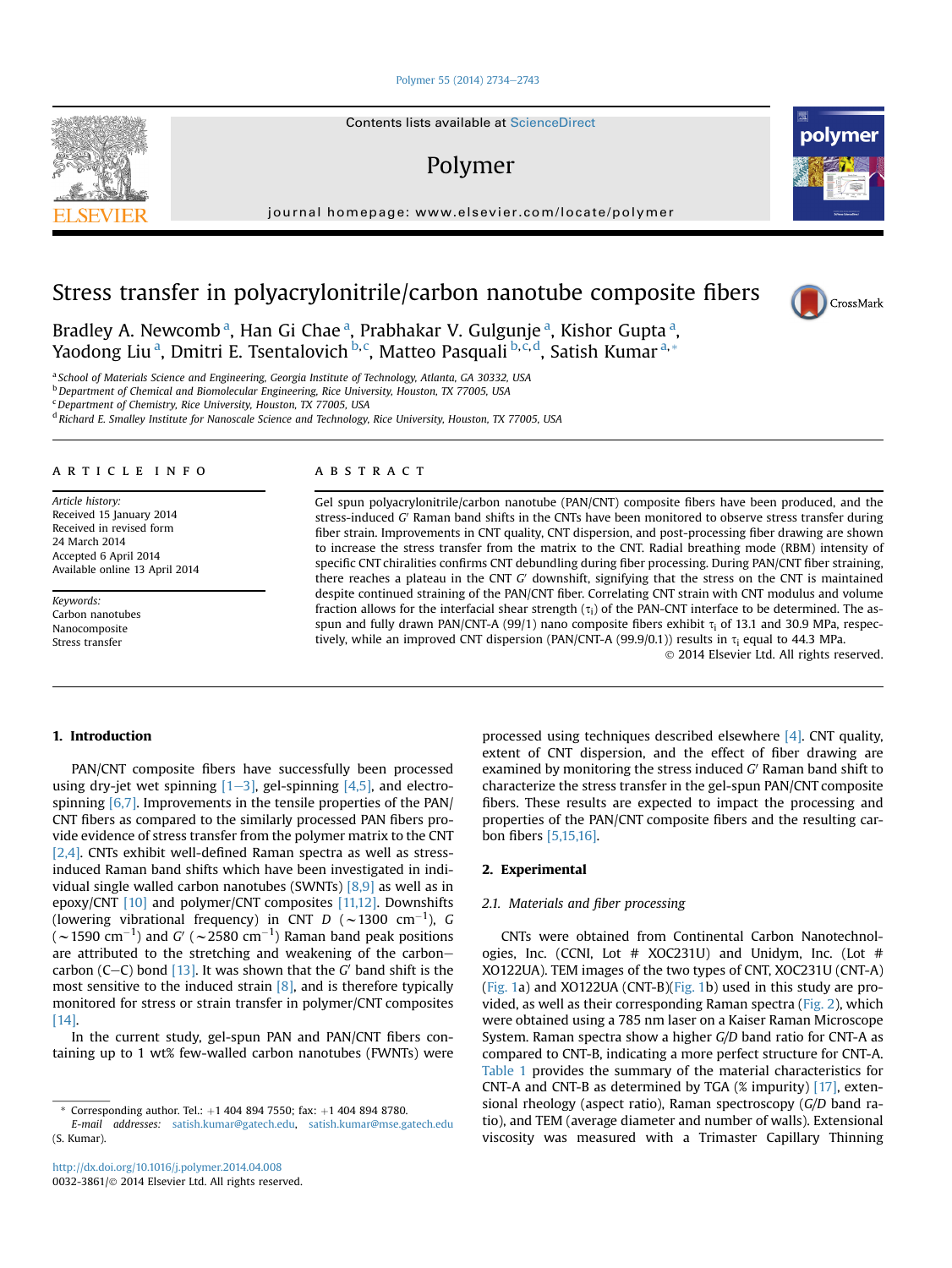<span id="page-1-0"></span>

Fig. 1. TEM images of the two kinds of CNTs used in this study (a) CNT-A and (b) CNT-B. CNT-A has a smaller diameter, lower impurity content, and larger aspect ratio as compared to CNT-B.

Rheometer [\[18\]](#page--1-0) for solutions of 0.05 wt. % CNT-A and CNT-B dissolved in chlorosulfonic acid. The theory of Shaqfeh and Fredrickson for semidilute rigid rod solutions [\[19\]](#page--1-0) was then used to determine the CNT aspect ratios from the extensional viscosity of the CNT solutions [\[20\].](#page--1-0) The average CNT diameter and average number of walls were determined by analyzing TEM images of both CNT-A and CNT-B. During TEM observation, it was confirmed that both batches of CNTs are a mixture of single, double, triple, and four-walled carbon nanotubes. Approximately 10% of CNT-A and 4% of CNT-B were determined to be SWNTs. CNT density was calculated based on the average CNT diameter and the average number of walls determined by TEM. Details of the density calculations are provided elsewhere  $[21-23]$  $[21-23]$ . CNT-A and CNT-B were dispersed using 24 h bath sonication at a concentration of 2 mg/L in dimethylformamide (DMF) before placing on a transmission electron microscopy (TEM) grid (C-Flat 200 mesh, Electron Microscopy Sciences) and by drying at 40  $\degree$ C for two days prior to TEM observation.

PAN and PAN/CNT solutions were prepared at a solid concentration of 10.5 g/dL using a polyacrylonitrile-co-methacrylic acid copolymer, (PAN-co-MAA) (96/4 by weight) with a viscosity



Fig. 2. Raman spectra of CNT-A and CNT-B CNTs. CNT-A has a G/D band ratio of  $\sim$  42 and CNT-B has a G/D band ratio of  $\sim$  17.

average molecular weight of 513,000 g/mol (Japan Exlan, Osaka, Japan). CNTs were dispersed in distilled DMF (Sigma Aldrich). CNT-A was used for two fiber spinning trials, where CNT concentration was 1.0 and 0.1 wt% with respect to the weight of the polymer. These samples are referred to as CNT-A and CNT-A(0.1), respectively. CNT-A was dispersed at a concentration of 7 mg/L using 24 h bath sonication (Branson 8510-MT), and CNT-A(0.1) was dispersed using a dispersion concentration of 10 mg/L using 30 min of homogenization (IKA T18) prior to 30 min of horn sonication (QSonica, Q700 Series) in an attempt to further disperse the CNTs during solution processing due to the higher sonication power of the horn sonicator. CNT-B was dispersed at a concentration of 25 mg/L using 60 min of homogenization prior to 24-h bath sonication. CNT-B concentration in the fiber was 1 wt% with respect to the weight of the fiber. It has been observed by dynamic light scattering and the preparative ultracentrifuge method that the bundle diameter of CNT-A when dispersed at a concentration of 10 mg/L using 24 h bath sonication resulted in a CNT bundle diameter of  $22.9 \pm 2.6$  nm. CNT-B was dispersed at a concentration of 30 mg/L under 24 h of bath sonication and yielded a bundle diameter of  $12.8 \pm 1.4$  nm [\[24\].](#page--1-0) These results indicate that CNT-A is more difficult to disperse than CNT-B due to its longer length, and therefore the dispersion concentrations for CNT-A and CNT-B should be different. A spinning system supplied by Hills Inc was used for all fiber spinning trials. Fibers were gel-spun using a 100-hole spinneret (diameter,  $D = 200$  µm, length to diameter ( $L/D$ ) ratio of 5) maintained at 85 °C with a solution flow rate of 0.5 cc/min/hole. Fibers were extruded through an air gap of 19 mm into a methanol bath maintained at  $-50$  °C, and were collected at a spin draw ratio of 3. These fibers were subsequently kept immersed in methanol at  $-40$  °C for two days prior to drawing. Post spinning fiber drawing was done in three stages using godet rolls maintained at room temperature (CDR), 110 $\,^{\circ}$ C (HDR1), and 185 $\,^{\circ}$ C (HDR2). Various fiber processing

#### Table 1

Material properties of CNT-A and CNT-B as determined by TGA, Raman spectroscopy, extensional rheology, and TEM. 30 CNTs were averaged for diameter and number of wall measurements.

|                            | % Impurity <sup>a</sup> Raman Aspect<br>(wt %) | G/D<br>ratio |                                    | Average Average<br>(nm) | walls     | Calculated<br>ratio $(L/D)^b$ diameter number of density (g/cc) |
|----------------------------|------------------------------------------------|--------------|------------------------------------|-------------------------|-----------|-----------------------------------------------------------------|
| $CNT-A$ 1.1<br>$CNT-B$ 3.3 |                                                | 42.<br>17    | $2820 + 200$ 2.7<br>$1050 + 50$ 30 |                         | 2.6<br>26 | 1.66<br>1.60                                                    |

<sup>a</sup> % Impurity measured by TGA.

**b** Aspect ratio determined from extensional viscosity measurements.